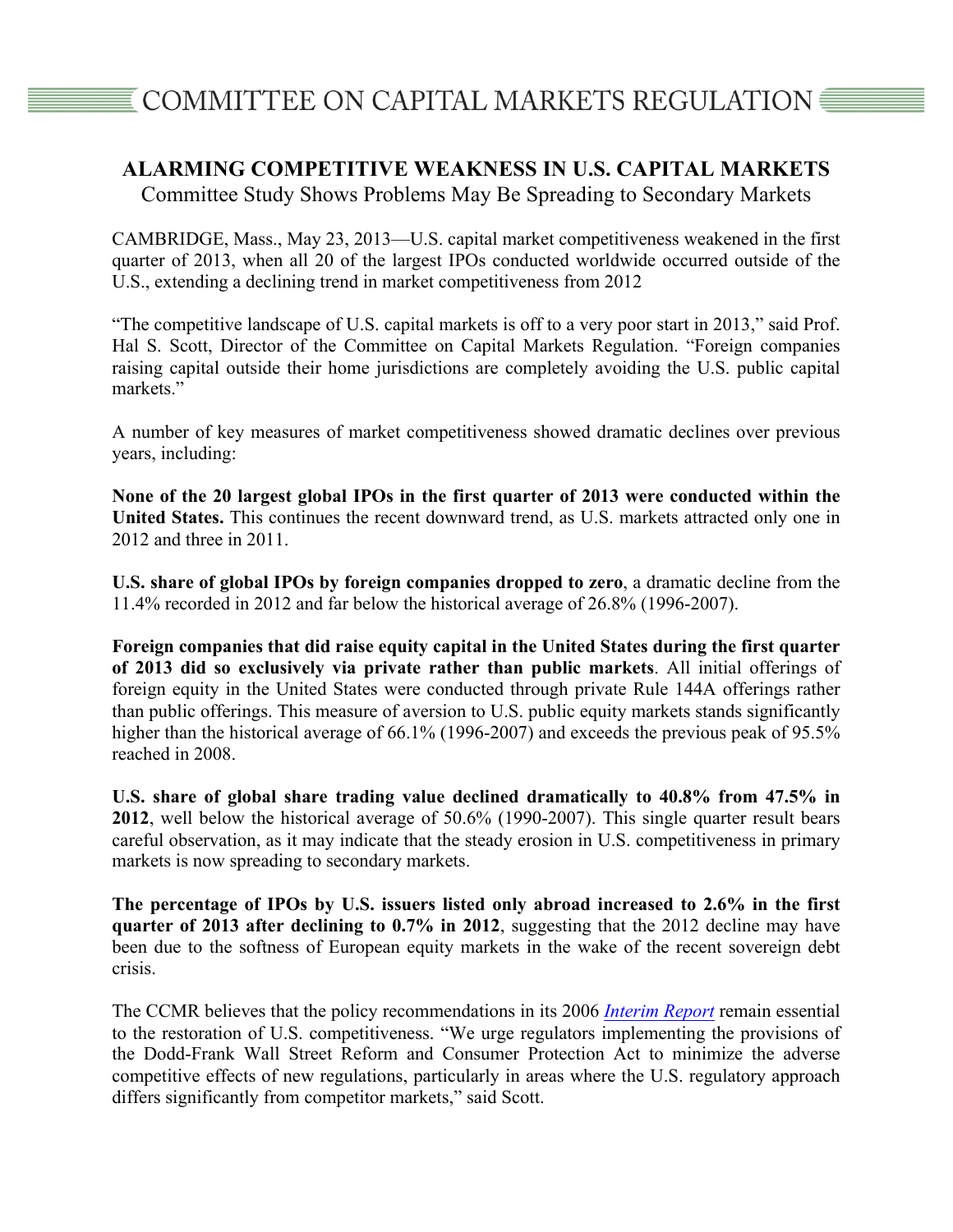Historical data through 2012 are available at www.capmktsreg.org.

\* \* \*

For Further Information:

C. Wallace DeWitt, Executive Director of Research Committee on Capital Markets Regulation 617-495-5221 cwdewitt@capmktsreg.org

Founded in 2006, the Committee on Capital Markets Regulation is dedicated to enhancing the competitiveness of U.S. capital markets and ensuring the stability of the U.S. financial system. Our membership includes thirty-three leaders drawn from the finance, investment, business, law, accounting, and academic communities. The Committee is chaired jointly by R. Glenn Hubbard (Dean, Columbia Business School) and John L. Thornton (Chairman, The Brookings Institution) and directed by Hal S. Scott (Nomura Professor and Director of the Program on International Financial Systems, Harvard Law School).

The Committee is an independent and nonpartisan  $501(c)(3)$  research organization, financed by contributions from individuals, foundations, and corporations.